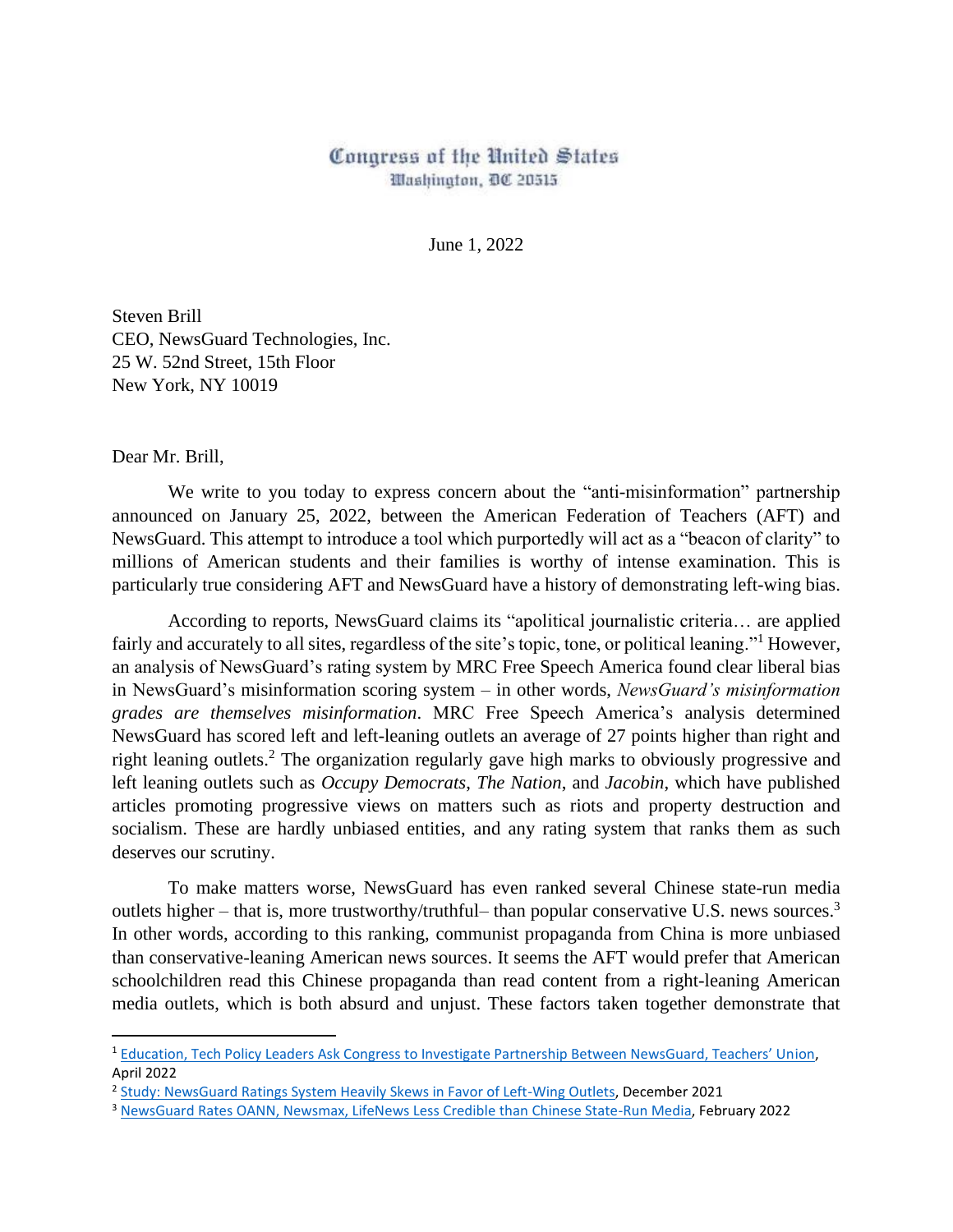NewsGuard is not qualified to determine the veracity of any news, let alone determine the truth for millions of American school children.

The partnership between NewsGuard and AFT is equally troubling when examining the AFT. This union has demonstrated a bias for the radical left's ideology. Throughout the last two years, AFT has fought feverishly against in-person instruction despite the devastating consequences of remote learning for students' physical, mental, and developmental wellbeing.<sup>4</sup> In addition to harmful advocacy, the AFT was involved with influencing U.S. Centers for Disease Control and Prevention school reopening guidance in a manner that was "uncommon" and was "intended to make it more likely that schools would close to in-person learning."<sup>5</sup> Moreover, AFT has donated overwhelmingly to Democrat candidates, and its President, Randi Weingarten, even appeared with the Democratic nominee for Virginia Governor on the final day of the 2021 election.

As members of Congress, it is our duty to investigate these efforts to politicize classrooms across the United States with a biased misinformation rating system. We hope you agree that American parents and students deserve full transparency and that this extends to the information delivered to students. Since NewsGuard's entire business model is premised on determining credibility and providing transparency, we trust we will receive your full cooperation. <sup>6</sup> With that in mind, we request that you reply to the following questions and requests for information within 30 days:

- 1. Please describe the events that led to the partnership between AFT and NewsGuard and provide all documentation and correspondence related thereto.
- 2. Please provide copies of the agreement between AFT and NewsGuard.
- 3. Were local school districts given an opportunity to weigh in on the decision to include the NewsGuard extension in the classroom?
- 4. Were parents given an opportunity to weigh in on the decision to include the NewsGuard extension in the classroom? If so, please provide evidence of that opportunity. Please provide all documentation related to the decision to afford or not afford parents the opportunity to weigh in on the decision to include the NewsGuard extension in the classroom.
- 5. Will parents be able to opt out of having this extension included on their children's schoolissued device? If so, how? If not, why not?
- 6. Approximately how many students' devices will be equipped with the NewsGuard extension as a result of your agreement?
- 7. How will AFT and NewsGuard educate parents regarding the use of the NewsGuard extension?
- 8. Please describe in detail the process and mechanisms used by NewsGuard to determine the veracity of information. Please provide any documentation related to the process and mechanisms used by NewsGuard to determine the veracity of information.

<sup>5</sup> [Interim Findings: Union Officials Wrote Key Portions of the Biden Administration's School Reopening Guidance](https://republicans-oversight.house.gov/report/interim-findings-union-officials-wrote-key-portions-of-the-biden-administrations-school-reopening-guidance/) March 2022

<sup>&</sup>lt;sup>4</sup> [The Consequences of Remote and Hybrid Instruction During the Pandemic,](https://cepr.harvard.edu/files/cepr/files/5-4.pdf?m=1651690491) May 2022

<sup>6</sup> <https://www.newsguardtech.com/ratings/rating-process-criteria/>